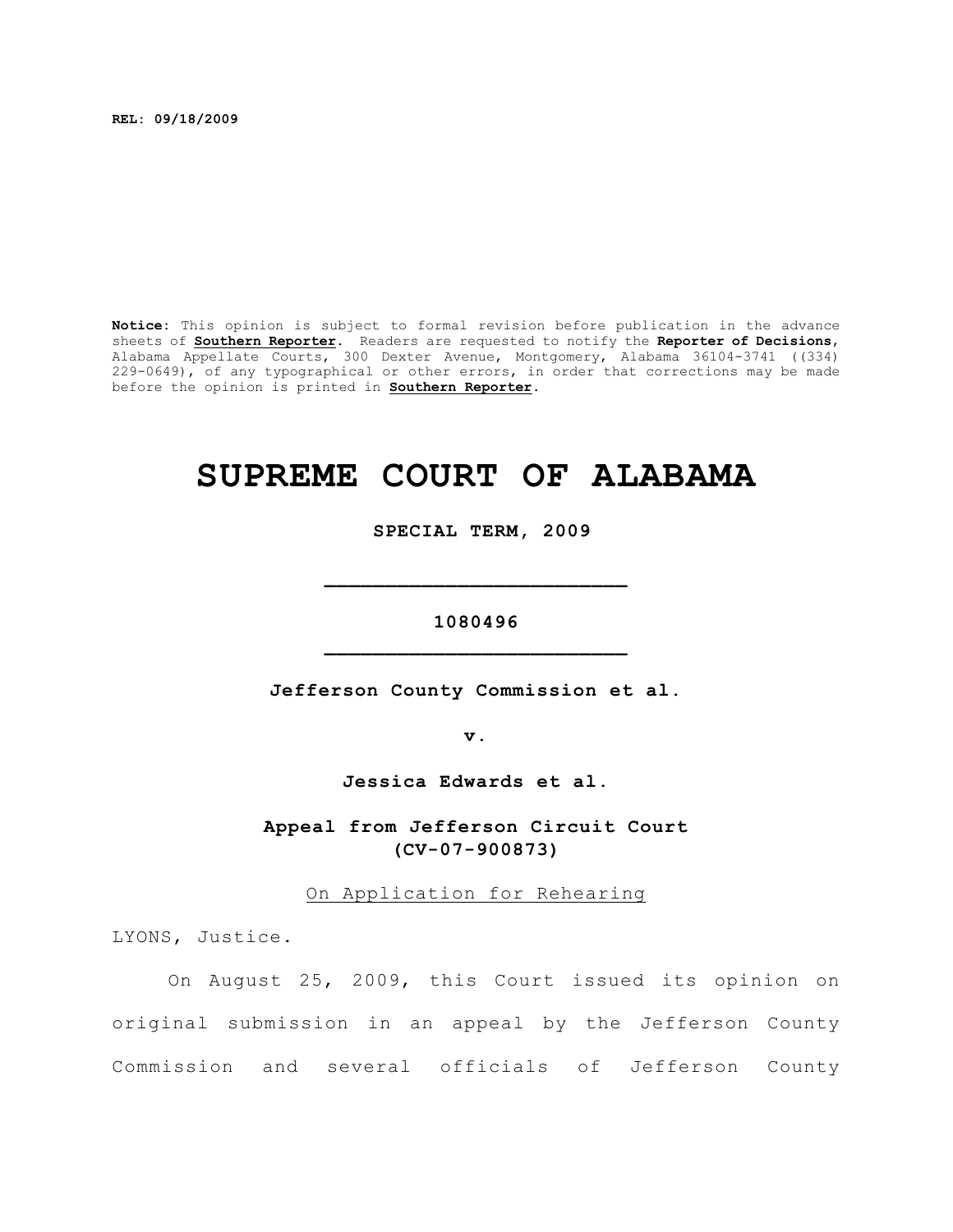1080496

(hereinafter collectively "the County") upholding the decision of the Jefferson Circuit Court that effectively repealed Jefferson County's authority to impose an occupational tax. The County states in its application for rehearing:

 "[The County] argued before the trial court that the JCEA decision,  $[1]$  and the subject matter of that court, was unassailable by collateral attack. This Court's holding foreclosing [the County] from making arguments in support of that position is both unnecessarily draconian and incorrect as a matter of law."

County's rehearing application, at 2. The County advanced, for the first time on appeal, its contention that so long as a court's subject-matter jurisdiction is merely arguable, the court's decision is not subject to collateral attack. Without becoming bogged down in the semantics of what constitutes a new theory and what constitutes merely an argument in support of an existing theory, as well as whether confining an appellant to issues presented to the trial court is "Draconian," suffice it to say that we reject on its merits the rule from Fafel v. DiPaola, 399 F.3d 403, 411 (1st Cir.

 ${}^{1}$ A decision of the Jefferson Circuit Court, Judge William A. Jackson, in Jefferson County Employees' Association et al. v. Jefferson County, Alabama, et al. (CV-00-0297), holding Act No. 99-669, Ala. Acts 1999, unconstitutional, which, in our August 25, 2009, opinion we held was void for lack of subjectmatter jurisdiction.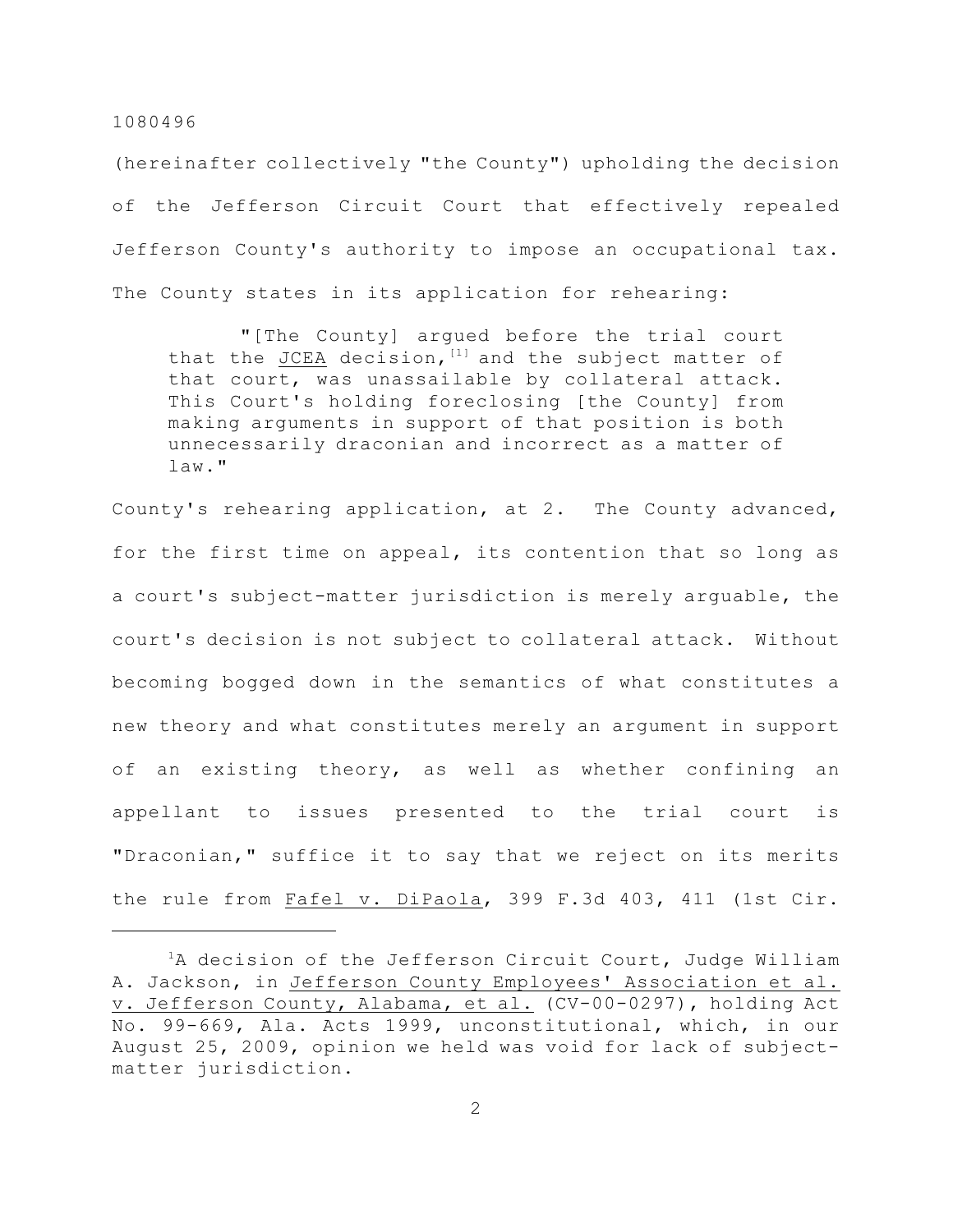1080496

2005) (citing Nemaizer v. Baker, 793 F.2d 58, 65 (2d Cir. 1986)), that if a court has merely an "'arguable basis' for concluding that it has subject-matter jurisdiction, the judgment it enters may not be collaterally attacked as void." We decline to engraft such a limitation on our existing precedent as expressed in Randolph County v. Thompson, 502 So. 2d 357, 362 (Ala. 1987), cited as controlling by both the County and the taxpayers challenging the occupational tax, the plaintiffs in the trial court. This Court in Randolph County quoted with approval 49 C.J.S. Judgments  $\S$  414 (1947), which recognized the right of a stranger to the proceeding in which the judgment was entered to impeach the validity of the judgment in a collateral proceeding when the judgment is void. Either subject-matter jurisdiction exists or it does not exist, and the concept of a "twilight zone" that would immunize a judgment from collateral attack when in truth the court issuing the judgment had no subject-matter jurisdiction is inconsistent with our precedent.

The remaining issues raised by the County having been thoroughly considered on original submission, the application for rehearing is overruled.

3